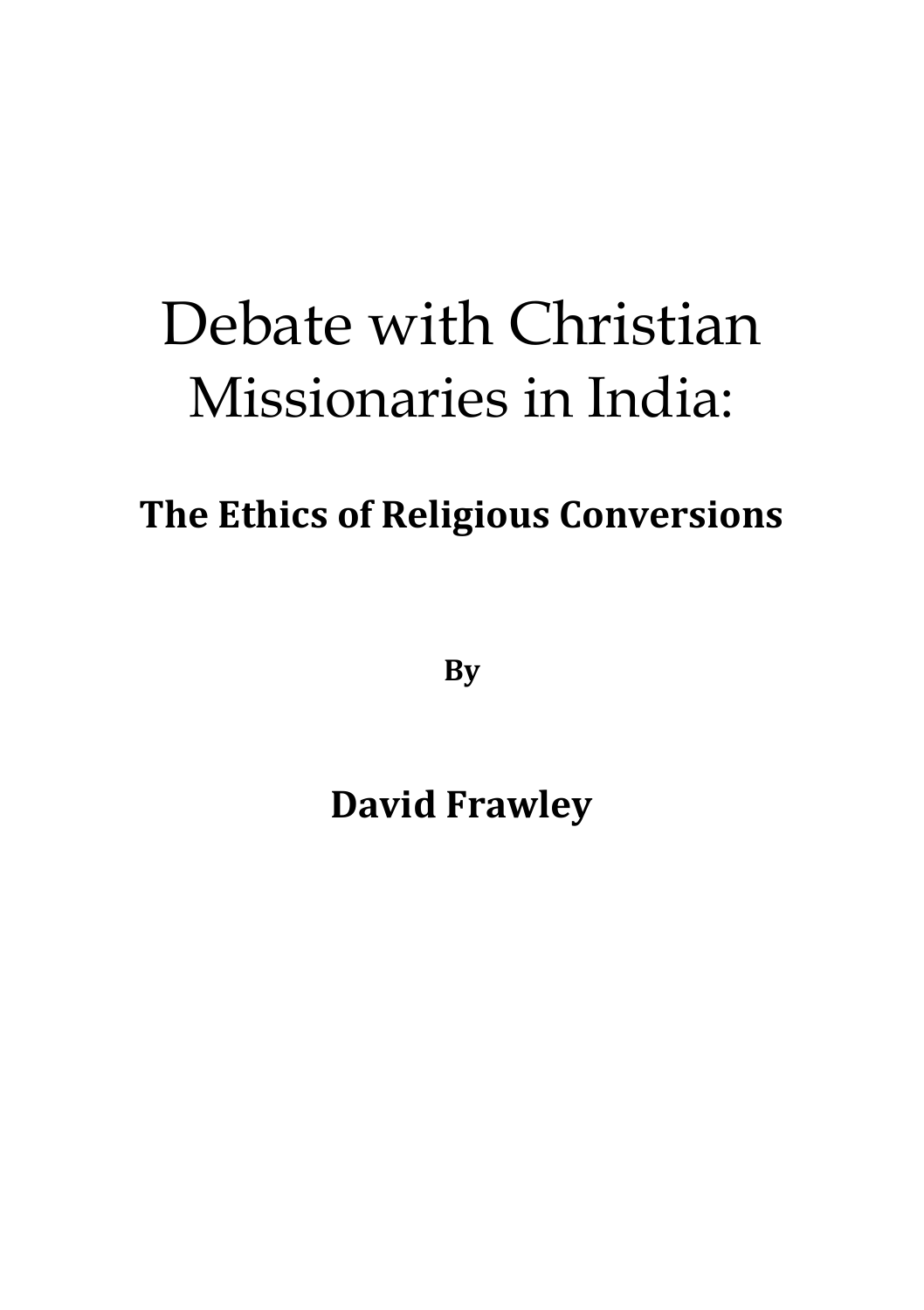## **Debate with Christian Missionaries in India**

(Talk delivered by David Frawley at a public discussion organised by Prajna Bharati A.P., on "The Ethics of Religious Conversions" at Bharatiya Vidya Bhavan, Hyderabad.)

I was raised as a Catholic and went to Catholic school. My uncle was, and still is, a missionary. We were told that he was going to South America to save the souls of the Native Americans, people we were told were non-Christian and without conversion would suffer eternal damnation. This is the background that I came from.

Today, throughout the world, and in the United States, with very little exception, there is no "Sarvadharma Samabhava" taught in religion. It is something I never encountered in my Christian education in the West.

We were taught that Hinduism was a religion of idolatry; it was a religion of polytheism and superstition and that there was no place for Hindus in heaven. Even a great Hindu like Mahatma Gandhi might be revered on a certain level, but he was not given the type of religious credit that he would have been given had he been a Christian.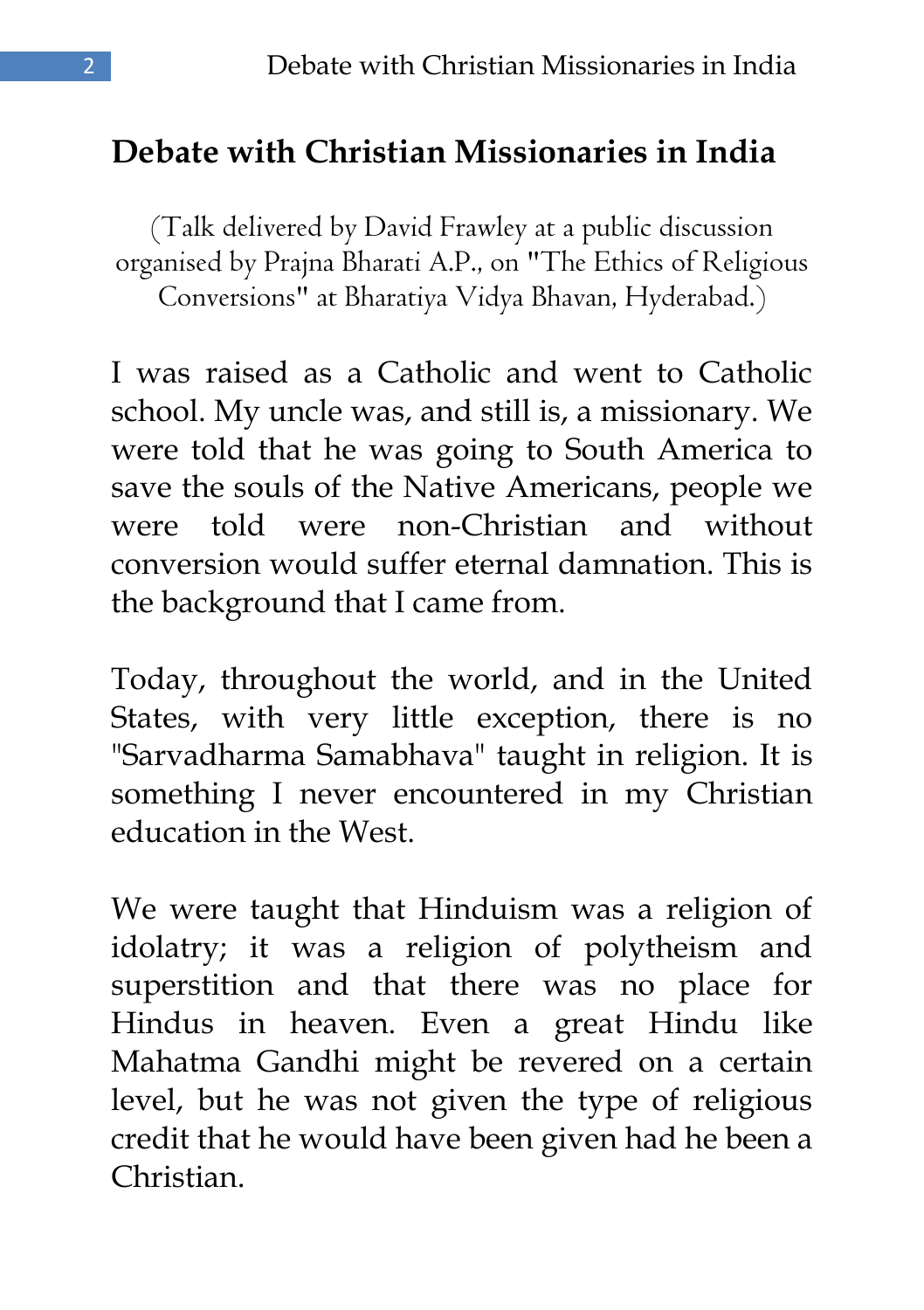These attitudes still exist throughout the world and India does not exist in isolation. And Hindus in India are, and India as a whole is, still being targeted for conversion. Why is this so? If all the religions teach the same thing, why is it that certain religions are seeking to convert the members of other religions to their beliefs?

Hinduism is a pluralistic tradition. It teaches that there are many paths, many scriptures, many sages, many ways to come to the Divine to gain self-realization and it should be free for the individual to find and follow whatever way he or she thinks or feels works best.

But not all religions are pluralistic. In fact, most religions are exclusive in their mentality and in their beliefs. The two largest religions in the world, with a few notable exceptions, teach that theirs is the only true faith. The average Christian throughout the world has been taught to believe that only Christians gain salvation. The idea has been projected as an eternal heaven for the Christians and an eternal hell for the non-Christians, particularly for idol-worshipping Hindus. And so far, we do not have major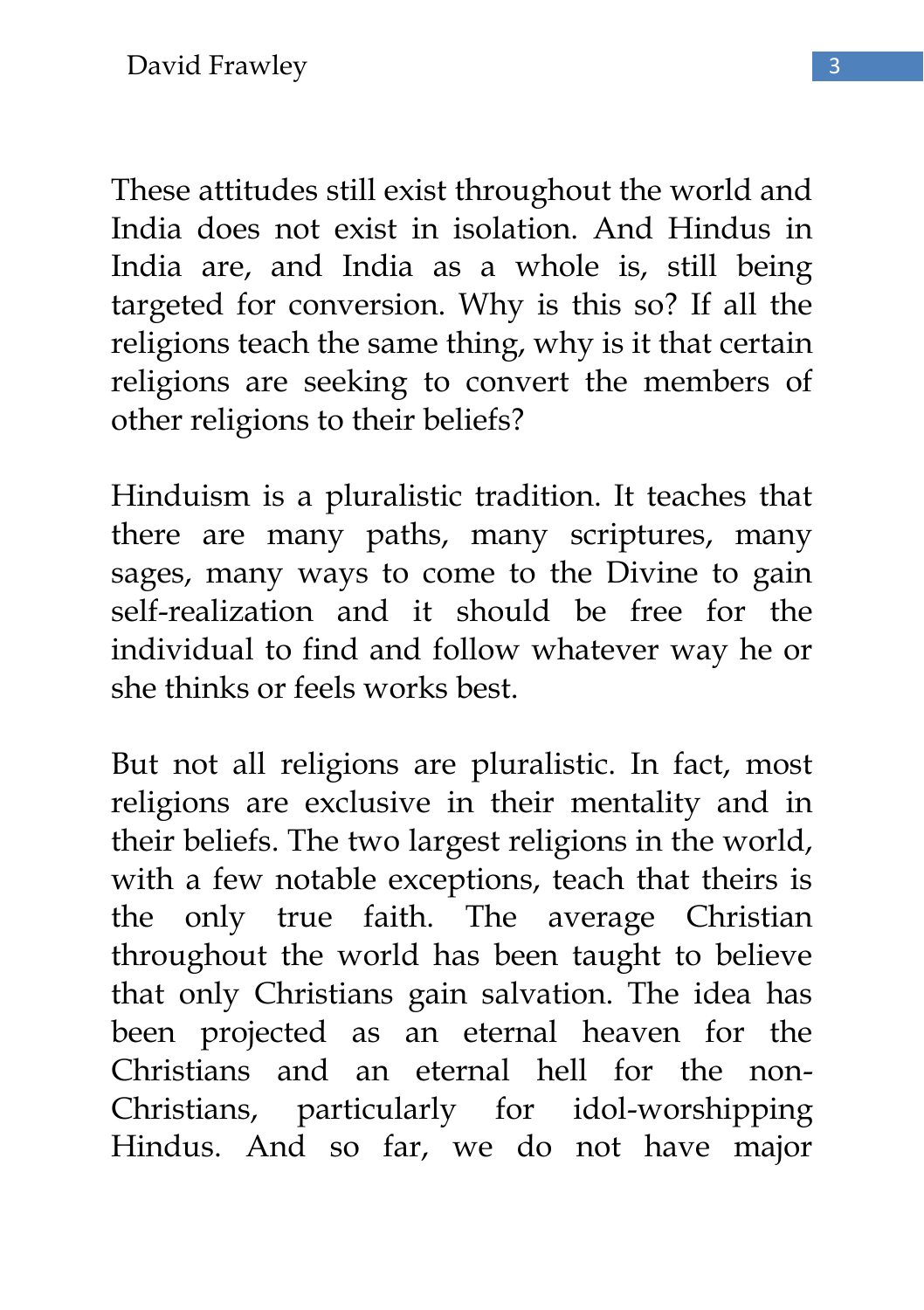Christian leaders in the world contradicting that statement.

To date, there is no major Christian leader, or Moslem leader, in the world, who is saying that Hinduism is as good as Christianity or Islam. I do not know of any Christian leaders in the West who would say that a Rama or a Krishna is equal to a Jesus. I do not know of any of them who would honor a Ramana Maharshi, a Sri Aurobindo or a Mahatma Gandhi as a God-realized or self-realized sage. I realize there may be some exceptions to this, in the Indian context. But this is not the case with, and it is also not the official policy of the Vatican. It is not the policy of the Pope at all!

I want to read a statement, from "The Coming of the Third Millennium", which was issued very recently by the Pope, in relation to the situation in Asia:

"The Asia Synod will deal with the challenge for evangelization posed by the encounter with ancient religions such as Buddhism and Hinduism. While expressing esteem for the elements of truth in these religions, the Church must make it clear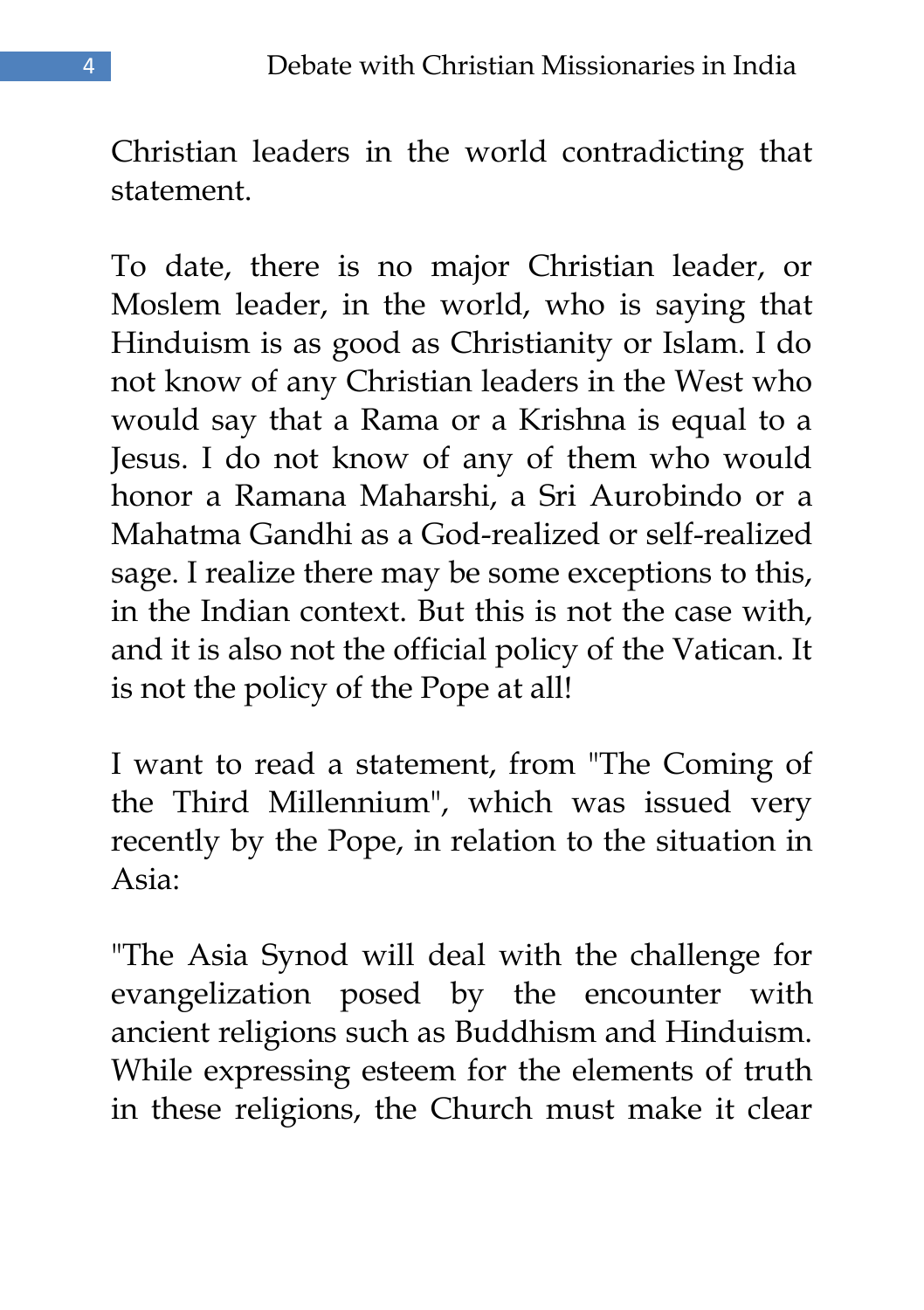that Christ is the one mediator between God and man and the sole Redeemer of humanity."

This is a direct quote. Now, what is it saying about religious tolerance? Christ is the only way. The pope is saying that we accept what is true in these religions, but we do not accept them if they do not follow Jesus as the only way. We still have to convert them. That is the message. This is not a message of tolerance and live and let live. It is not a message of let Hindus have their way and we have our and both are good. It is not a statement that Buddha or Krishna is equal to Jesus.

It is a statement of exclusivism and my contention is that such exclusivism must breed intolerance. If I think that mine is the only way, how can I be really tolerant and accepting of you, if you follow another way? And such intolerance is going to end up causing conflict, division, disharmony and poor communication.

It is going to divide communities and cause problems. So, please bear in mind that, in the Indian context, as Hindus, you have to deal with these religions as the majority of the people in the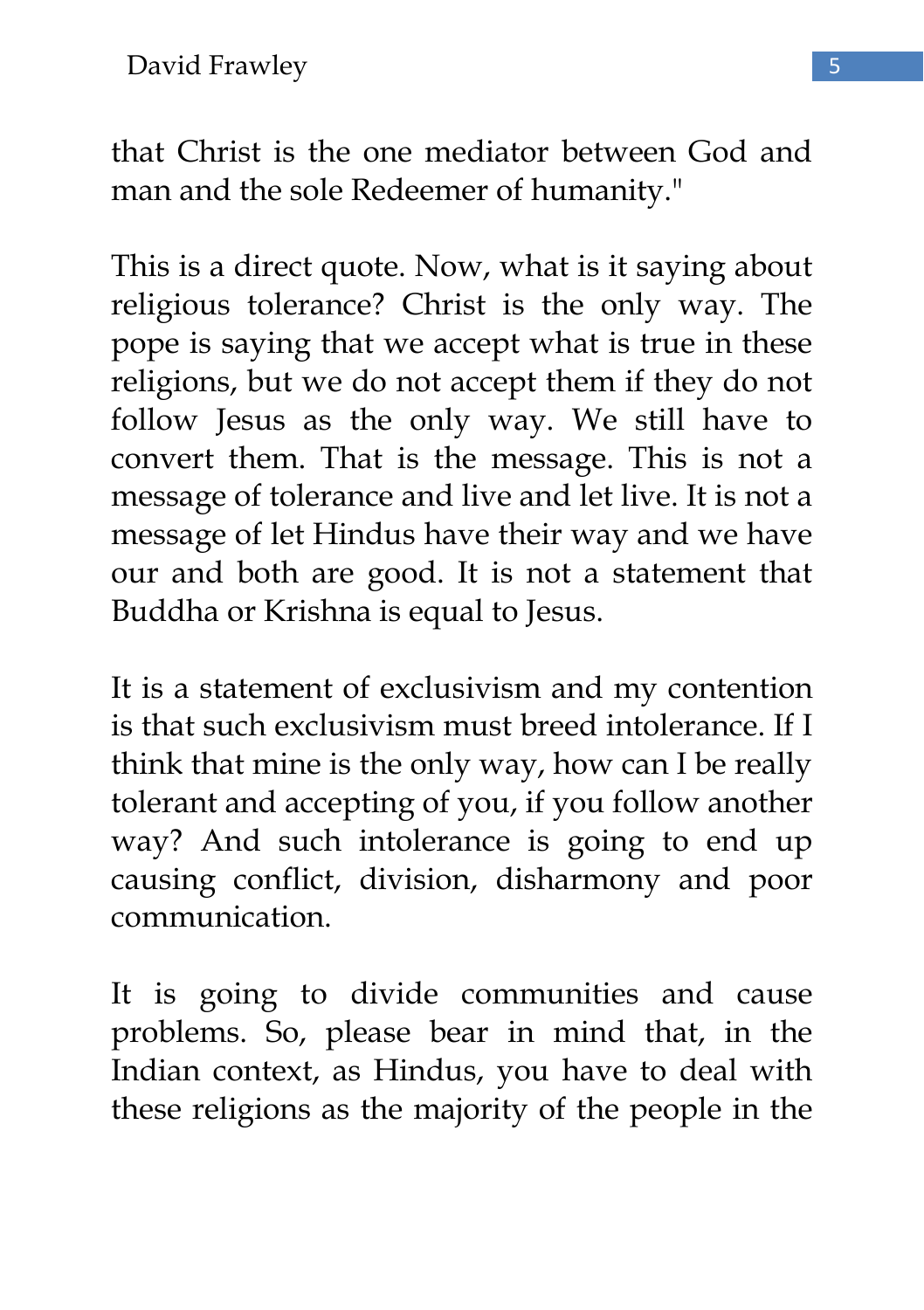world are practicing and believing in them, and this conversion process is continuing.

I also think that we should have a free, open, friendly dialogue and discussion on all religious matters, both in terms of social interaction and relative to doctrinal matters. There should be complete freedom of discussion, freedom of criticism and freedom of debate just as we have in science.

What generally happens in the field of conversion is that certain groups are targeted for conversion activity. I would like to discriminate between two different things. One is the change of religion, which people may opt for, based upon open and friendly discussion, debate, dialogue and studies. Nothing is wrong with that. But I would discriminate that from what I would call the "global missionary business".

The global missionary business is one of the largest, perhaps even the largest business in the world. Not only the Catholic Church, but also various Protestant organizations have set aside billions of dollars to convert non-Christians to Christianity. They have trained thousands of workers, have formed various plans of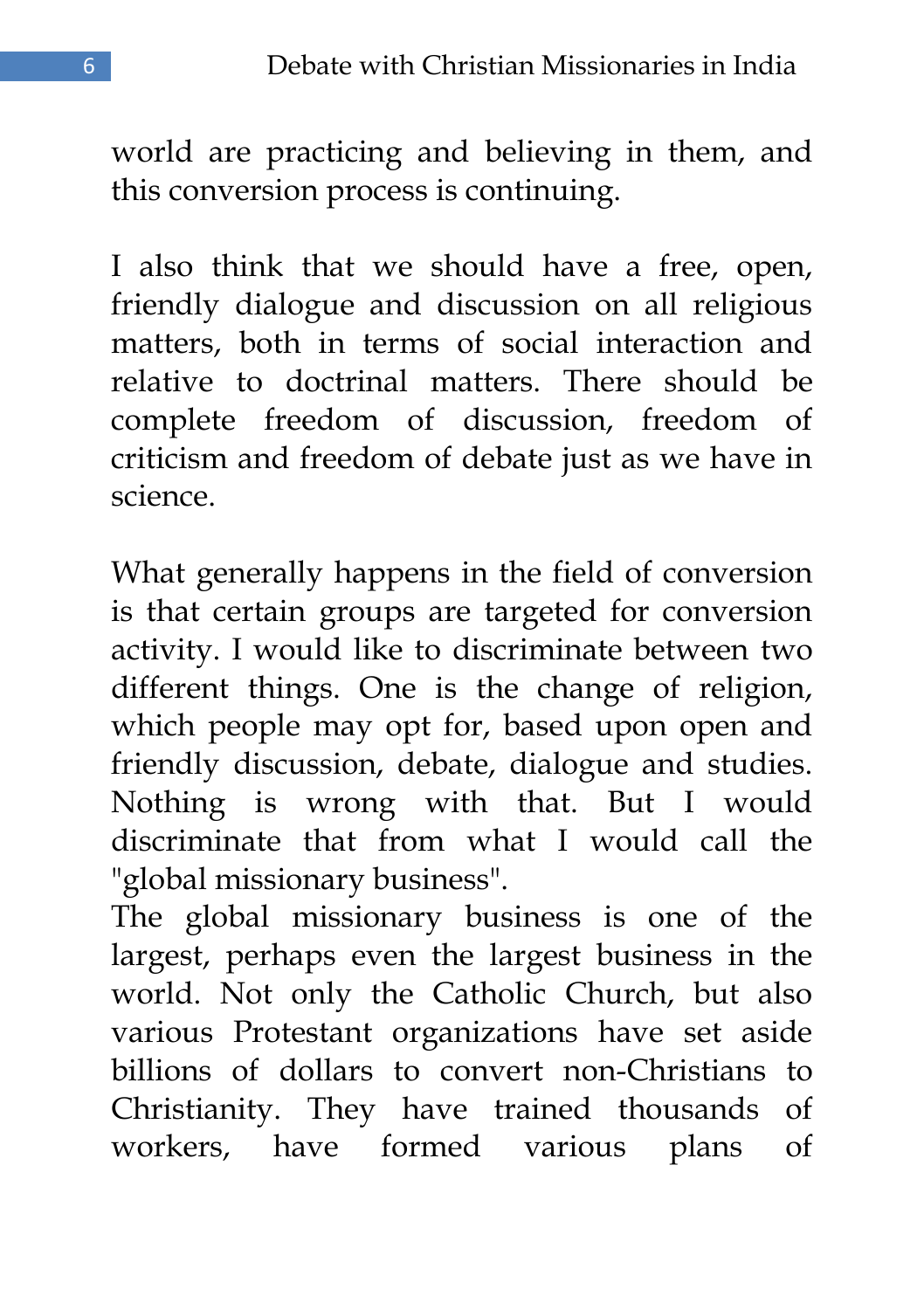evangelization and conversion and have targeted certain communities for that particular purpose. This multi-national conversion business is like any multi-national economic business. It is not something that is simply fair and open. It is not simply a dialogue or a discussion.

So what we see with this missionary business is a definite strategy for one religion to convert the members of other religions. This conversion business is not about religious freedom. It is about one religion triumphing over all the other religions. It is about making all the members of humanity follow one religion, giving up and, generally, denigrating the religion they had previously been following.

Why is this conversion business so big in India? Because India is the largest non-Christian country in the world where missionaries have the freedom to act and to propagate. Islamic countries - Pakistan, Bangladesh - do not allow this missionary activity at all. In Saudi Arabia, you cannot even bring a Bible or a picture of Jesus into the country. China, also, does not allow such widescale missionary conversion activities.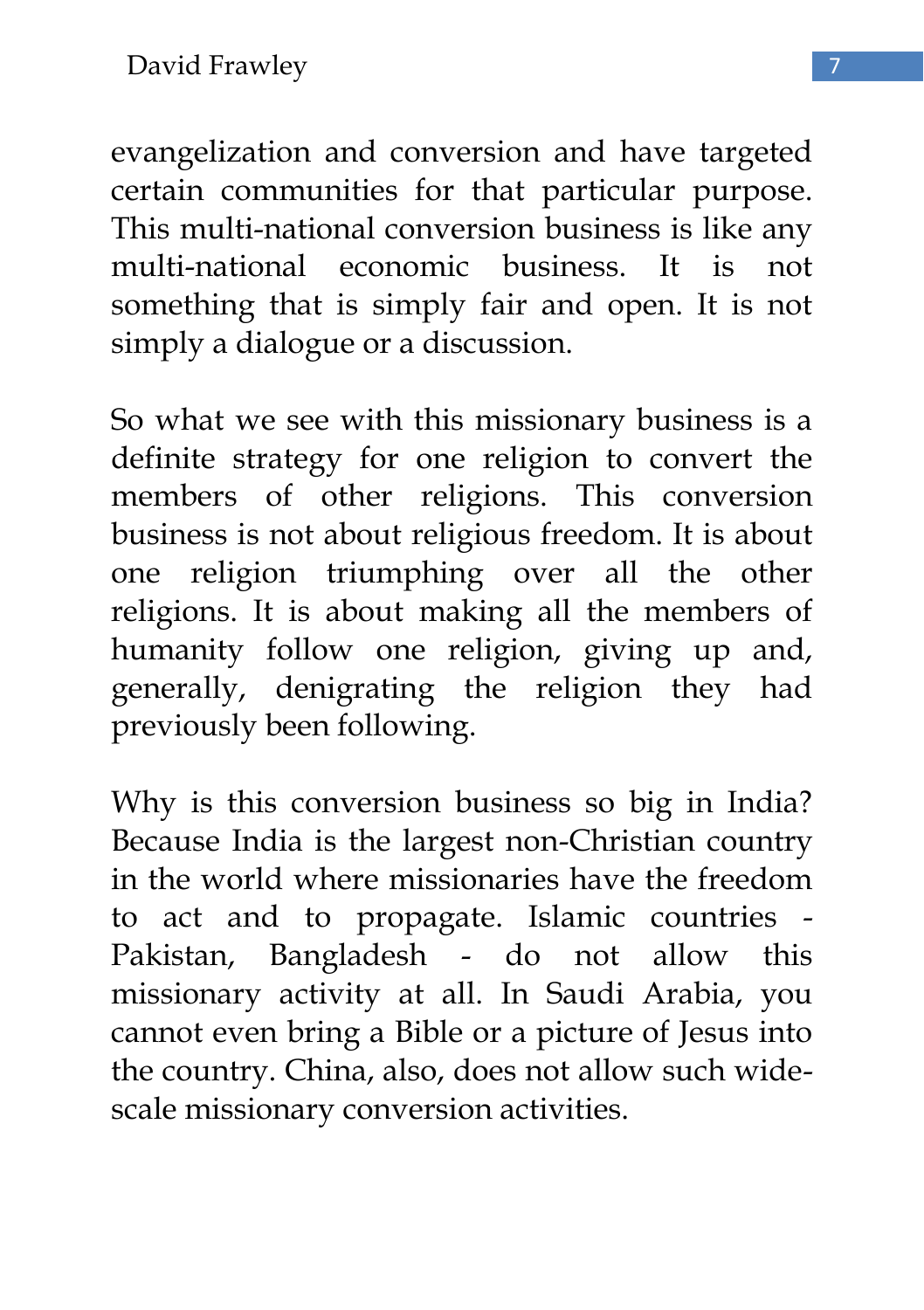So India, because of its very openness to and tolerance of these missionaries, has become the target. You know from recent newspapers that one missionary was killed in India, which is unfortunate. But in that same week, fifty Christians were massacred in Indonesia by the Moslems there. The religious violence is going on all over the world and Christians are not always the victims.

In India, for centuries, Hindus have been routinely killed for their religion. Even recently in Kashmir, a number of Hindus were massacred, but you will notice that, in the Western media, the death of Hindus for their religion will never count and will never constitute a story. However, if one missionary - one white man - is killed in India, then these Western countries will retaliate with sanctions, criticize, and take some moral high ground.

Missionary activity has a bloody history of genocide on every continent of the world. I am not going to go into all the details here. The Inquisition was in operation in Goa in India. The British used their influence, though less overtly, to force conversions, and certainly the missionaries had an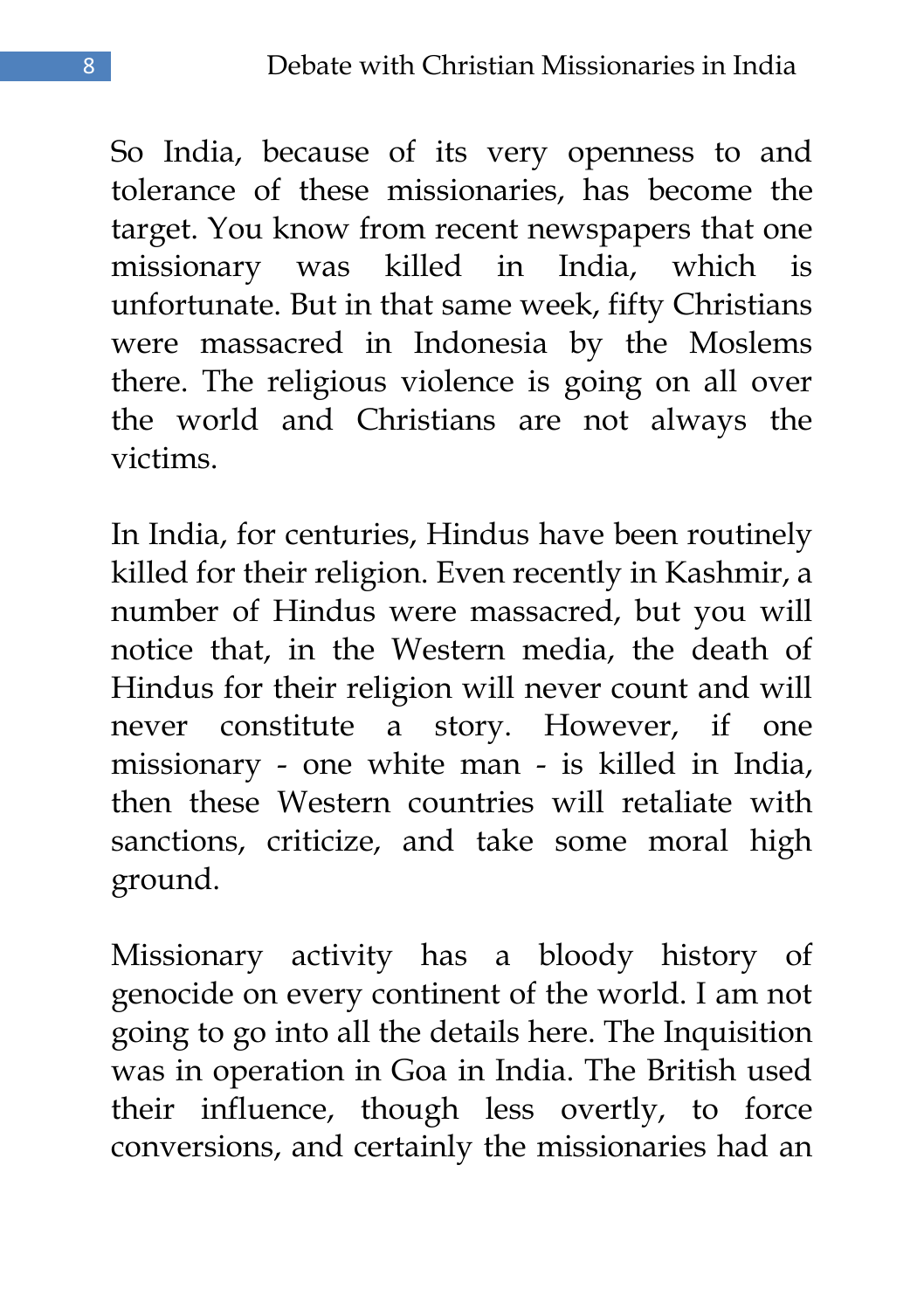advantage under colonial rule all over the world. In a number of countries, colonial interests used force and persuasion to bring about conversion.

We are told today that we should forget all about that, even though it has only been a generation or two since the colonial era. I say that we cannot forget so easily because the very religious groups that performed these atrocious acts have not yet apologized. If they recognize that this missionary aggression and violence that was done before 1947; that was done in the 19th century; that was done in Goa; that was done in the Americas was wrong, then why don't we get an apology for it?

You will notice that the Christians in America have made some apologies for what they did to the Native Americans. We have yet to see any apology relative to Hindus. If the missionaries want us to believe that they have changed their ways and are now purely non-violent and charitable, then why do they not at least apologize for what they did in the past?

And why should there be conversions at all? What is the motivation behind most seeking of conversions that is coming out of the Christian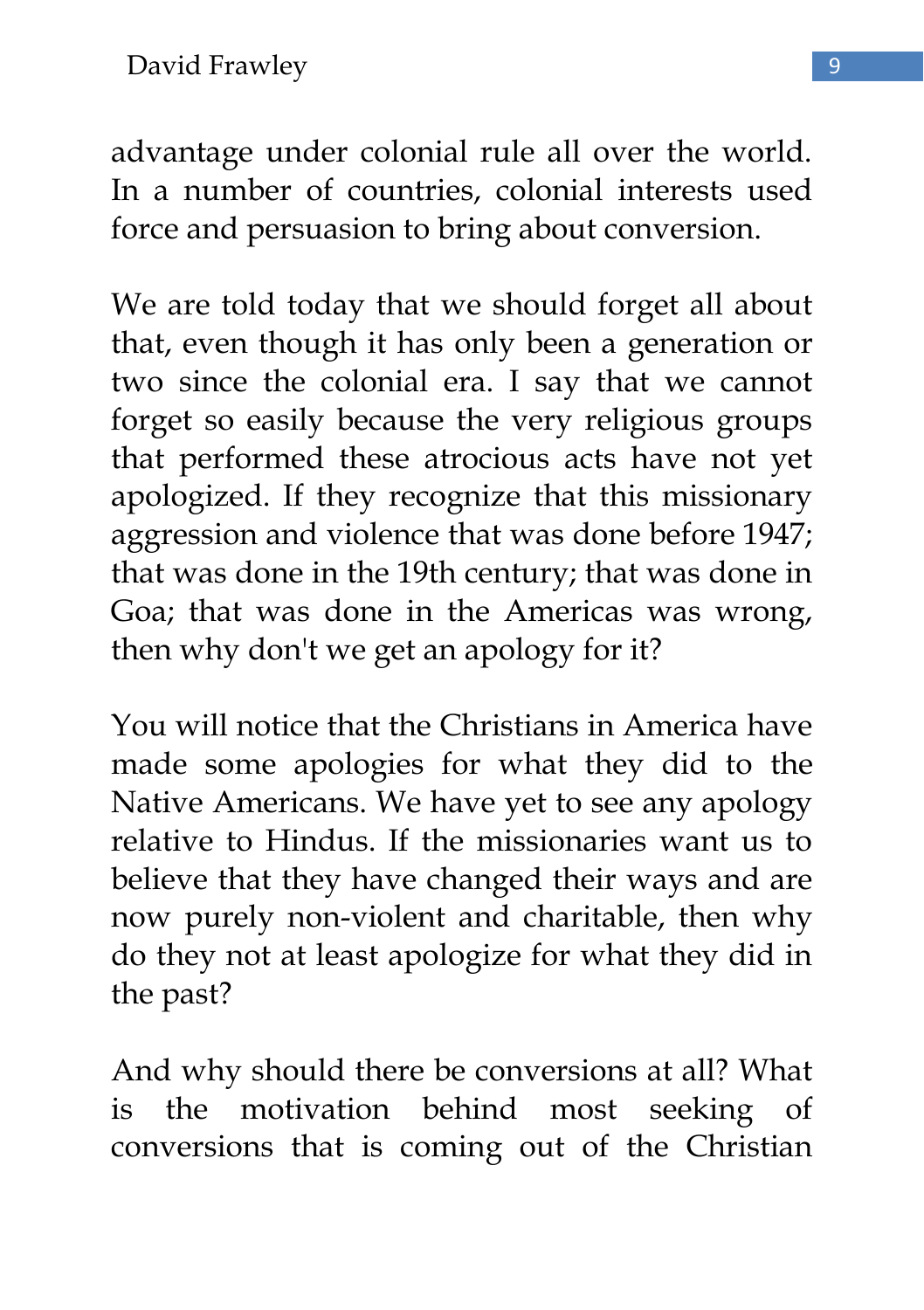background? It is their belief that Christianity is the only true religion, Christ is the only saviour of humanity, Christians gain salvation or heaven and non-Christians gain damnation or hell. That is not a policy of harmony and tolerance but a blueprint for disharmony and conflict.

What ultimately happens when someone who has that attitude comes into a community and converts people? People are taught to reject their ancestors and their traditions. Families are broken up. Division and conflict almost inevitably occur wherever this missionary business goes on. There are actually many forms of Christianity and several different kinds of Christian missionary activity going on.

And there are Christian groups that are not missionary at all, for example, the old Greek Orthodox and the Syrian Christians, but which represent old and tolerant traditions. Then there is the Catholic tradition which is promoting its missionary activity all over the world but which is doing it in a more subtle way today. They are no longer using the force that they once used in the colonial era, but they are still aiming at global conversion. There are also the old Protestants, the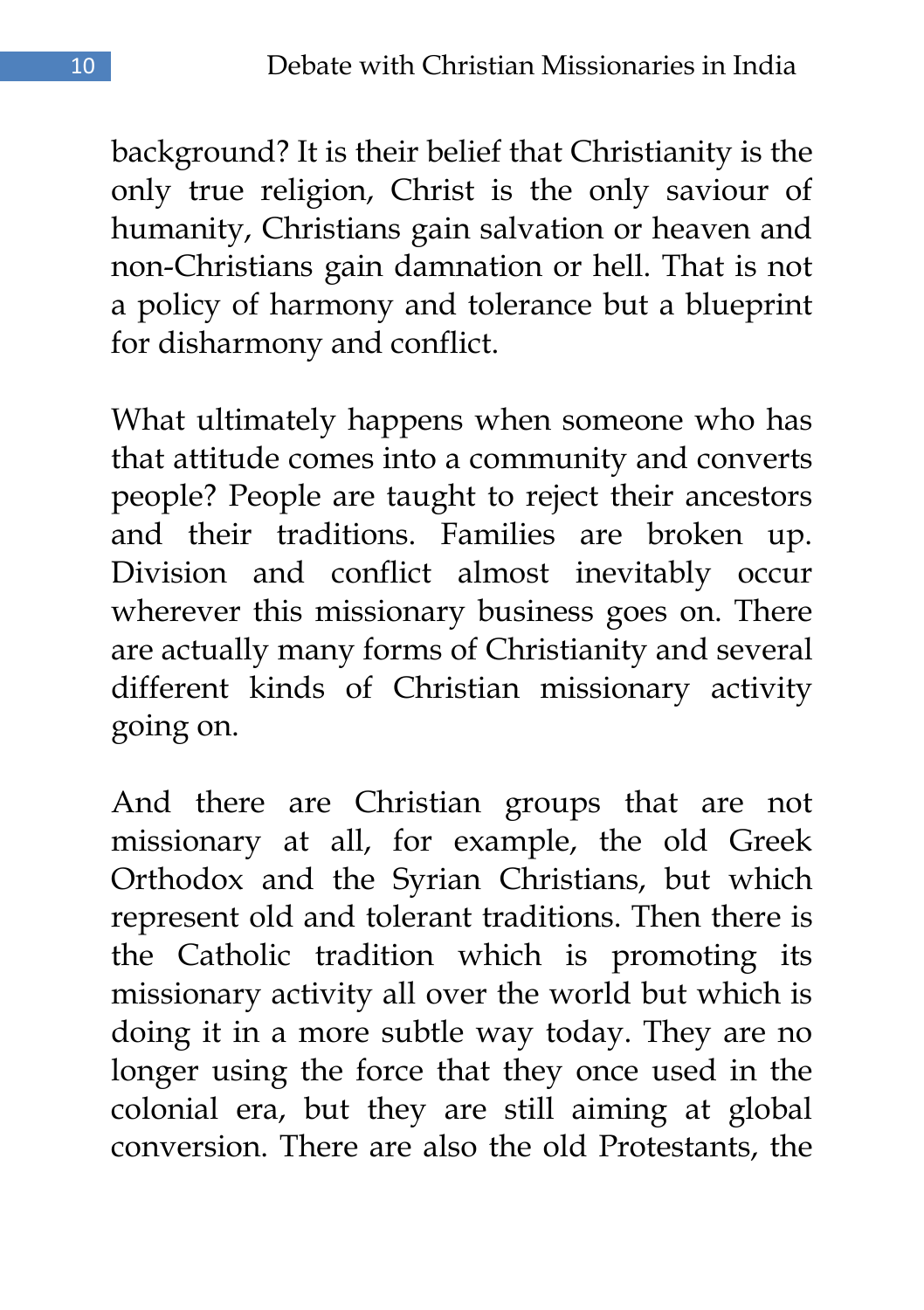David Frawley 11

Anglicans and the Lutherans, who are still promoting various types of missionary activity. That has gotten reduced to some degree as well.

However, there is a new evangelical force in the world today, particularly that coming out of the United States. What are the fundamentalist Christian groups of America? The World Vision, the Christian coalition, groups like Jehovah's Witnesses, Mormons, Baptists and so on.

They are very actively asking for donations in America in order to convert Hindus in India. We see this routinely in the various television channels that they have. Pat Robertson, one of their main leaders, has said that Hinduism is a demonic religion.

They show Hindu gods with animal heads and say, "Oh! Look at how primitive these people are." They look at the political and social problems of India and say; "These are all owing to Hinduism. Please donate money to our cause so we can go to India and convert these people from this horrible religion that they have."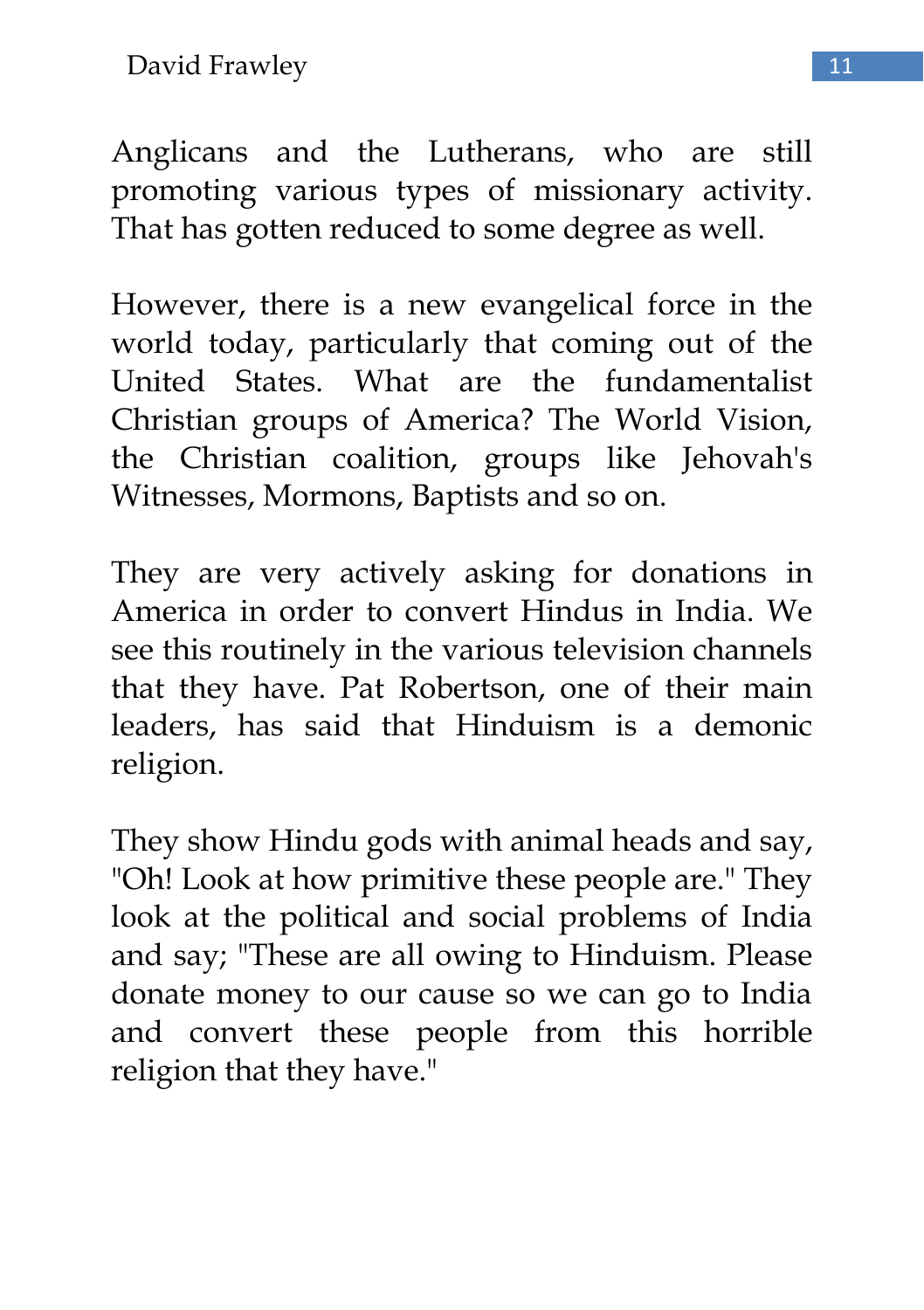These same evangelical missionaries are going all over the world and also targeting Catholics. Recently, in Brazil, the Pope called these evangelical missionaries "wolves" because of what they were doing to, what he termed, "his flock of Christians", which was converting them to their form of Christianity.

So this missionary threat continues and some missionaries are going back to the old hell-fire, damnation, condemnation of Hinduism such as the Catholics used to do in the Middle Ages and in the colonial era. So do not believe that there is religious harmony all over the world and that the other religions respect Hinduism and are willing to live together quietly with Hindus.

In fact, in textbooks in America, it is taught that Hinduism is not a religion because Hinduism does not have only one God, one book and is not a missionary religion seeking to convert or conquer the world. So it is this missionary business which needs to be questioned and not simply conversion. And do not be naive about it!

There is a consistent use of social upliftment and charity to promote conversion. While social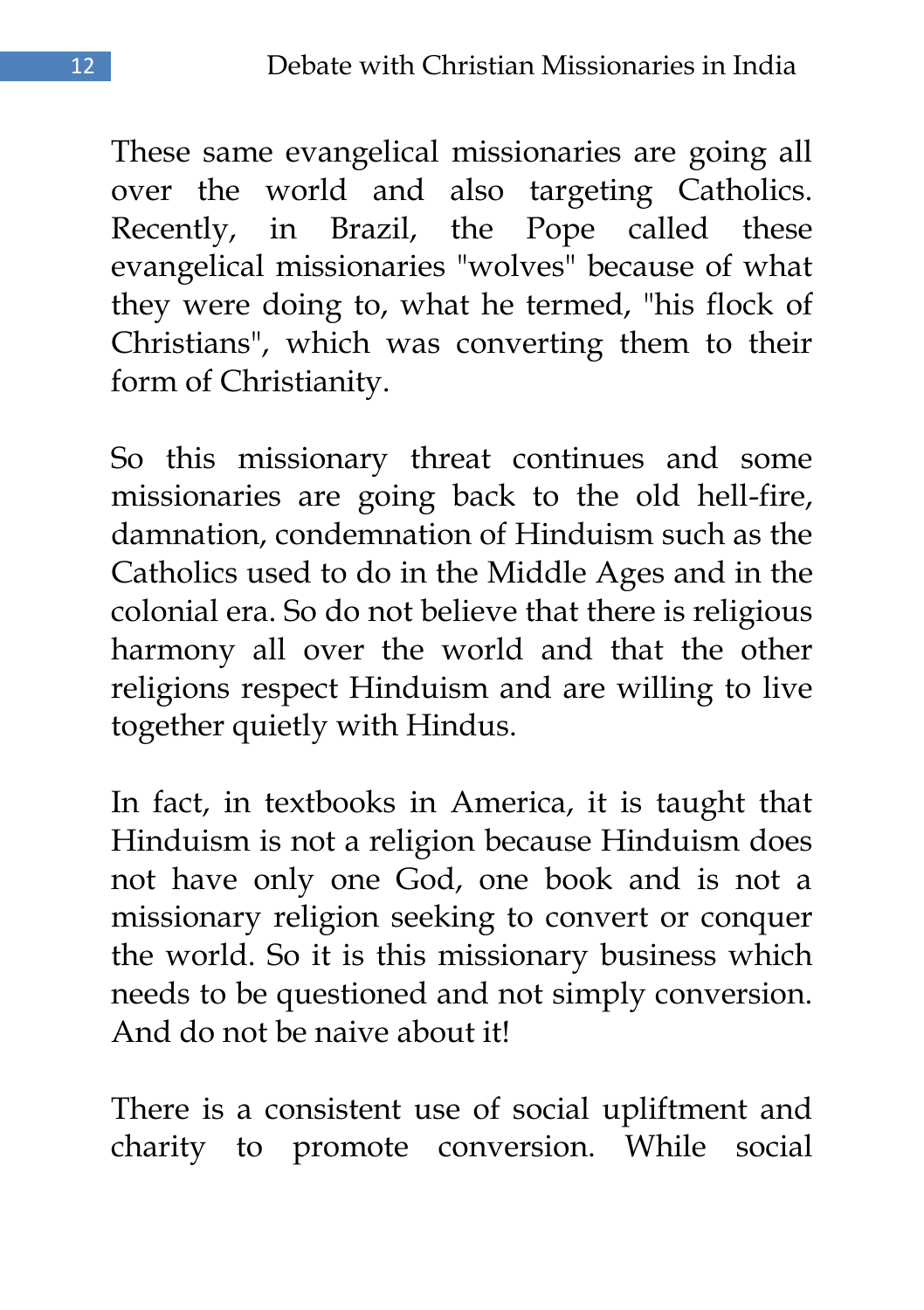upliftment and charity are very good things, they should be separated from religious conversion. If you want to raise up a country and help them economically, please do so, but do not bring religion into it. When you put the picture of Jesus everywhere obviously religion and conversion are part of your motivation.

You will note that no country in the world has been raised up economically by religious conversion. What has made Japan a great country economically and what made the United States a great country economically are economic means, not a change of religion. Christian countries include some of the poorest countries in the world. The Philippines is the most Catholic and the oldest Christian country in Asia. It remains one of the poorest countries in Asia and has one of the greatest gaps between the rich and the poor.

The most devout Catholics in the world are in Central and South America. They are certainly not found in North America and in Europe, where Christians are more nominal than strong believers. Central and South America also have tremendous social inequality and a tremendous gap between the rich and the poor. But the Catholics there are not telling the poor people that they should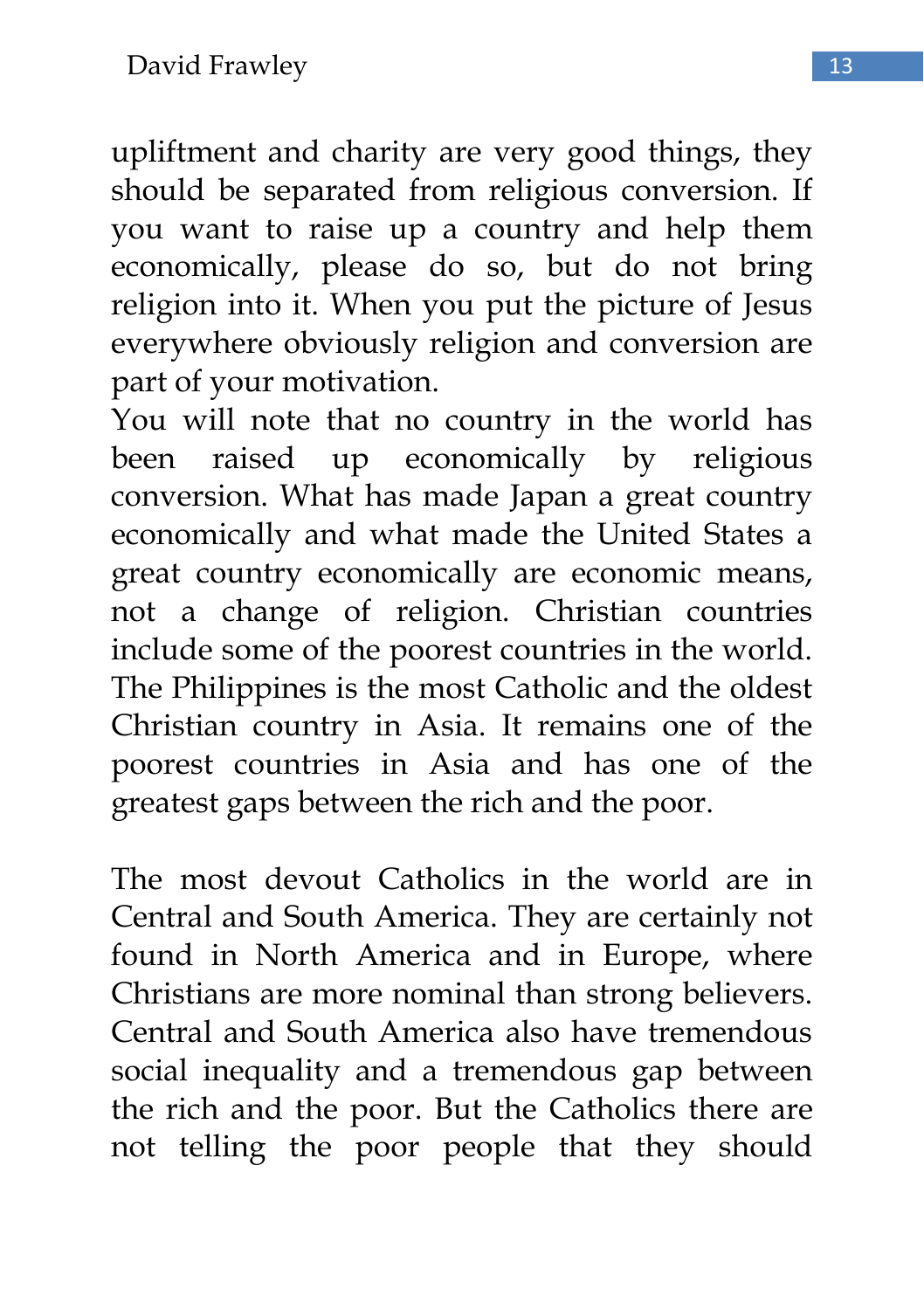convert to another religion in order to raise themselves economically.

So this whole attack on Hindu society by stating that we will raise the poor on religious grounds is based upon the motivation of conversion. Then there is the whole issue of hospitals, orphanages and schools. It is all very wonderful to selflessly help other people. But why do you have to put a religious form there? As long as the picture of Jesus is there, particularly when you have a two thousand year history of aggressive conversion activities, how can you expect people to believe that there is no seeking of conversion? That it is purely selfless service and love of God?

If we love God, if we love our fellow human beings, we will love them regardless of what their religious belief is. We will love their religion as well. We will honor and respect their religion whether they are aboriginal people, Hindus, Buddhists, Zoroastrians, Moslems or Christians. We will not see any need to convert them. In fact, we should not even be conscious of their religion at all. True love of God does not seek converts. It is not based upon names, forms or identity. It is based upon recognizing the Divine presence in all.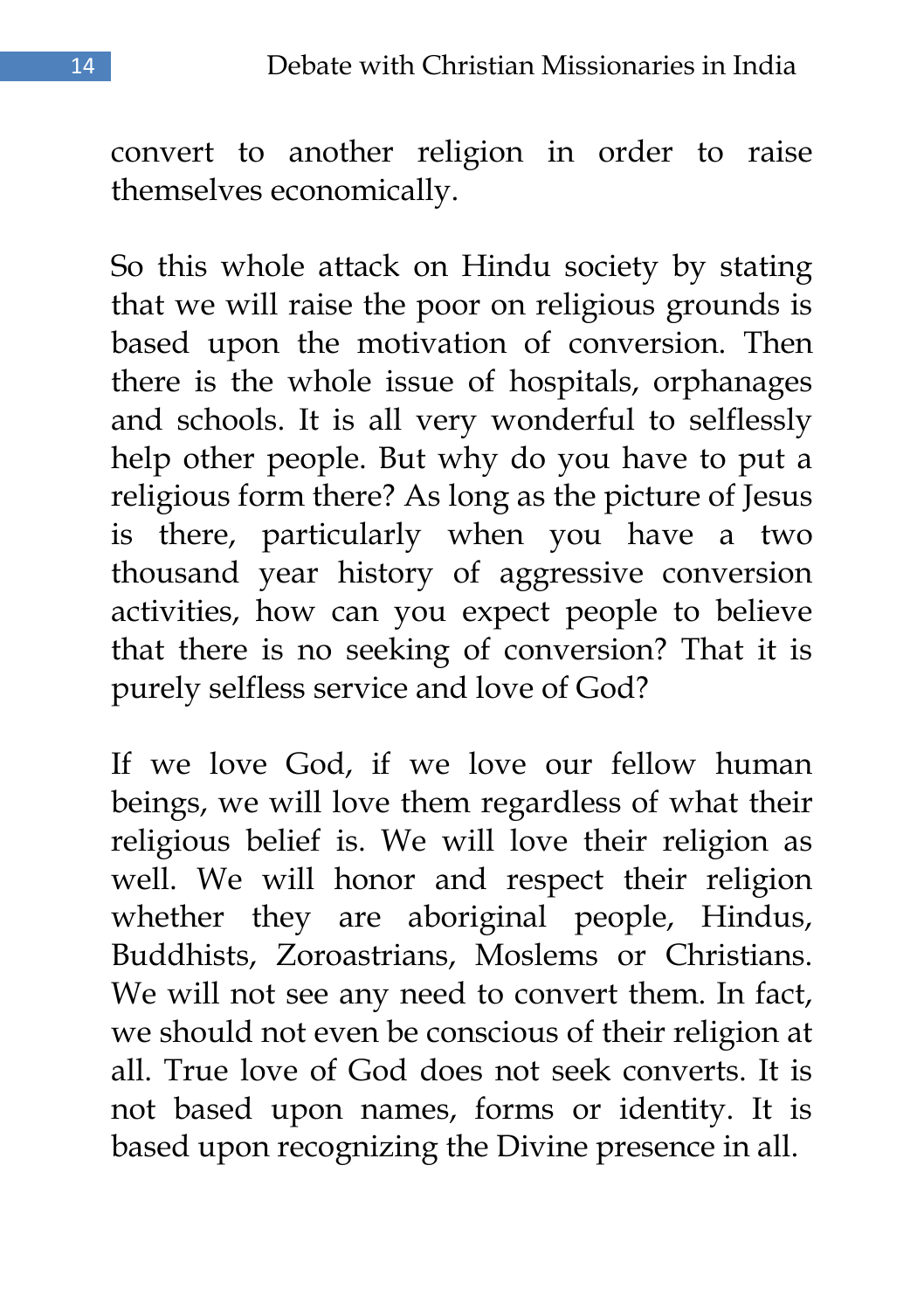One of the great swamis of India, Swami Rama Tirtha, when he came to America, was asked about religion. He said, "You do not belong to any religion. All religions belong to you." The human being is not a property of any Church. You are not some thing which is owned by anyone or anything. The soul does not need to be saved. It is the eternal and immortal part of our nature. We need only understand the Divine within us.

You cannot change the nature of any human being. Hinduism is based upon respecting each individual and the Swadharma of each individual. We should have many paths and many religions. The idea of only one religious faith for all humanity is like having only one set of clothing for all humanity. It is like people having to eat only one type of food, or people having only one type of job. There should be diversity, abundance and freedom in the religious realm as well.

Unfortunately, all religions do not have the same goal. Religions have various goals. Religions are various paths. We should note that all religions are not theistic. There are non-theistic religions like Buddhism and Jainism where there is no creator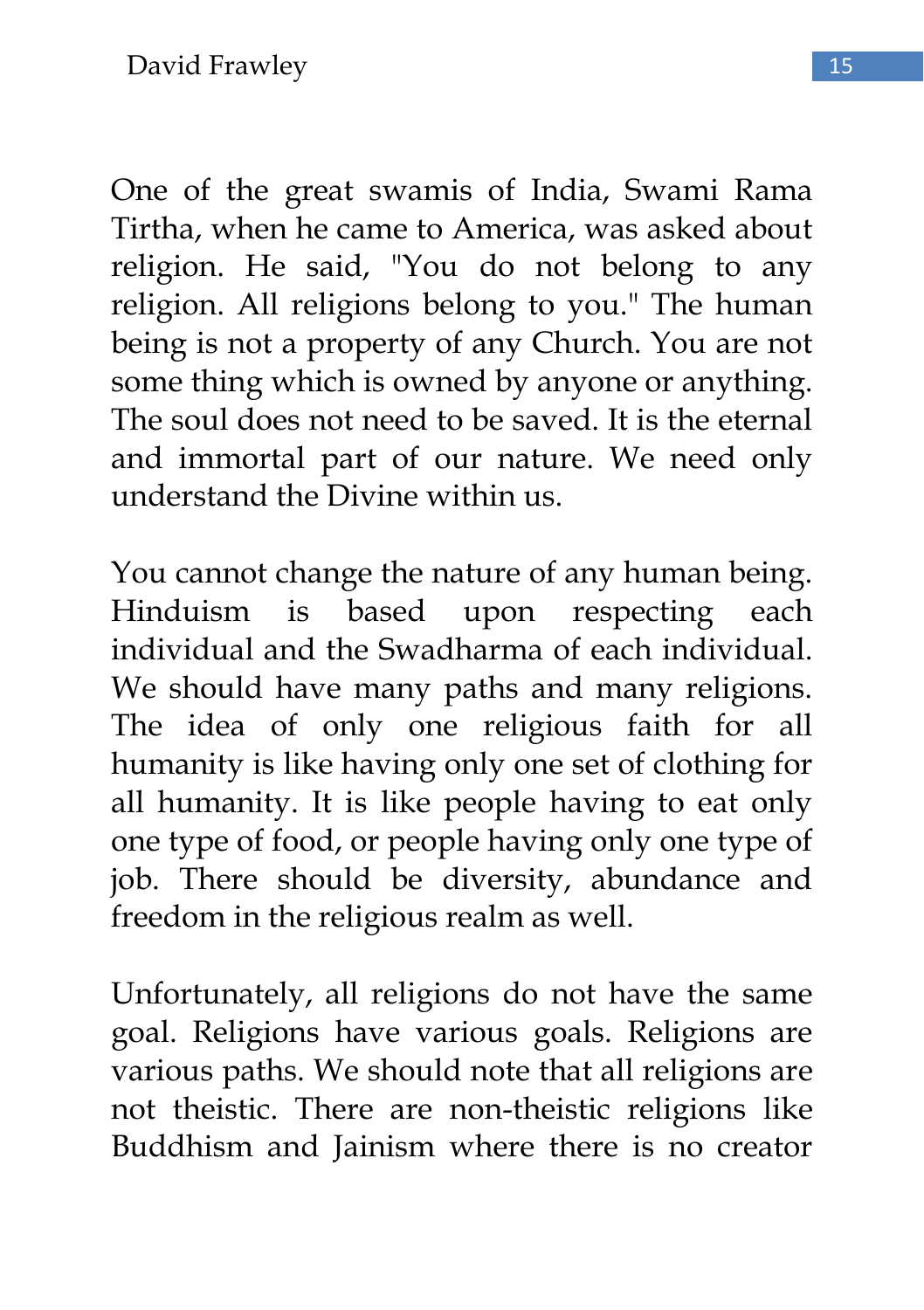God. There are religions with a multiplicity of deities. Monotheism is not the only form of religion in the world and it is not the best form either.

All forms of religious worship have their validity and Hinduism recognizes them whether they are, polytheism, monotheism or monism. Even atheists have their place in Hinduism. People should have complete freedom to reject religion if that is what they want to do. Hindu tradition is a sadhana tradition that aims at spiritual practice for selfrealization. Most Christian traditions, for example the Protestant tradition, claim that faith alone is enough to save you.

This means that a person may be a mass murderer, but if on his deathbed he converts to Christianity, he will go to heaven. Another person may live the life of a saint, but if he does not convert to Christianity, there will be no heaven for him. Recently, in the United States, a woman who had been convicted of murder was converted to Christianity on death-row and the Christian leaders - particularly the fundamentalist Christians - asked for the death sentence to be removed because since that woman had converted to Christianity therefore the sin no longer counted.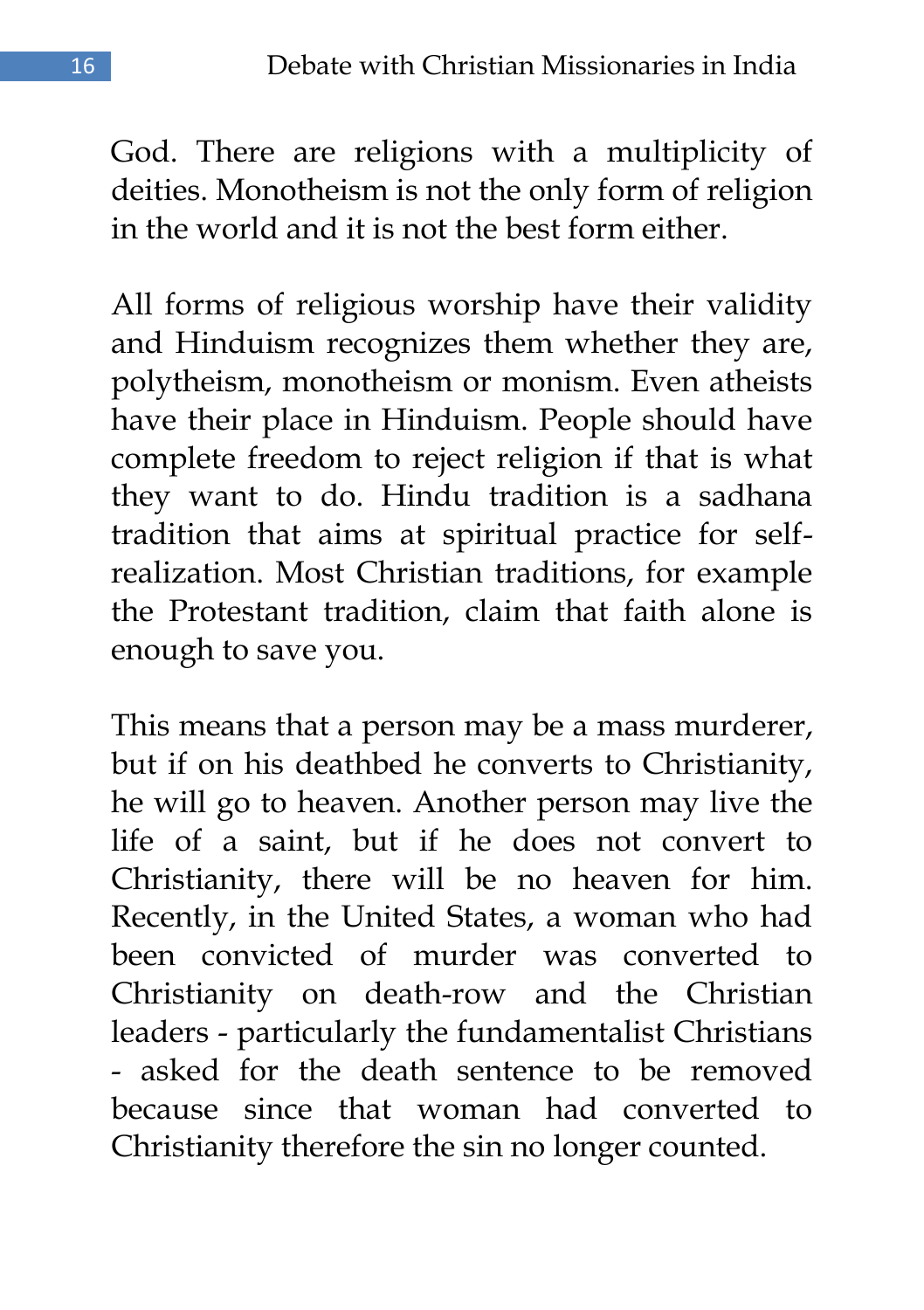The same people would not have made the statement had the woman converted to Hinduism or any other non-Christian faith. We do need religious harmony and dialogue throughout the world. One of the most unfortunate things is that there is so much misinformation and even disinformation about Hinduism in the world. For example, in the New York Times, only last year, there was a story about the Amarnath pilgrimage in India. And what did the New York Times call it?

"Hindus going to worship the sex organs of Shiva, the God of Destruction." What kind of tolerance is that? What kind of point of view is being projected by it? But I have to tell you that the fault for this is not really all with these western people. The fault lies with Hindus themselves. They have been very poor at expressing what their religion is and in countering disinformation and propaganda against them. They do not study their religion properly and so, they cannot explain what it is. They are also misinformed about other religions and think that other religions are just Hinduism in another form.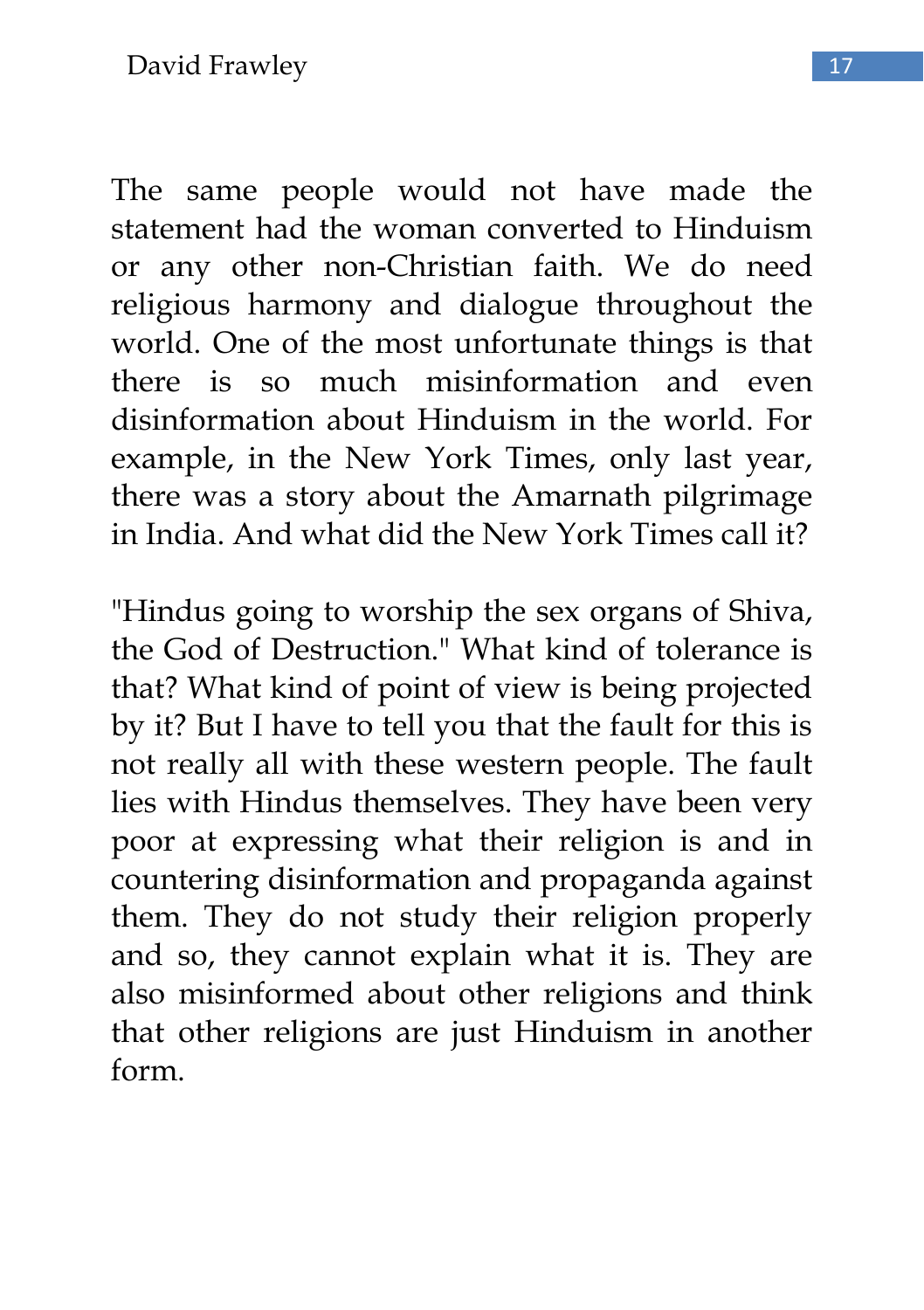But you will not find these rich traditions of yoga, meditation, Vedas and Vedanta, in other traditions. Particularly in the Protestant tradition in the West they are rejected almost altogether and, to these Evangelical Christians, they are considered to be the work of the devil. Some people say that all religions teach the same thing. Well, Hinduism teaches the Law of Karma and Rebirth.

Christianity and Islam do not accept that. Some people say all religions teach the same things and they only differ in inessentials. Is the Law of Karma and the process of Rebirth something inessential?

Now, certainly there should be a respect for universal, ethical values such as truthfulness, nonviolence, peace and harmony. These should be accepted for all human beings regardless of their religion. In fact, they should be projected for all of nature. One of the problems that I see in Christianity, as most Christians believe it, is that animals are considered to be devoid of a soul and only human beings can gain salvation.

One of the reasons that we are exploiting and destroying this planet is because we do not see the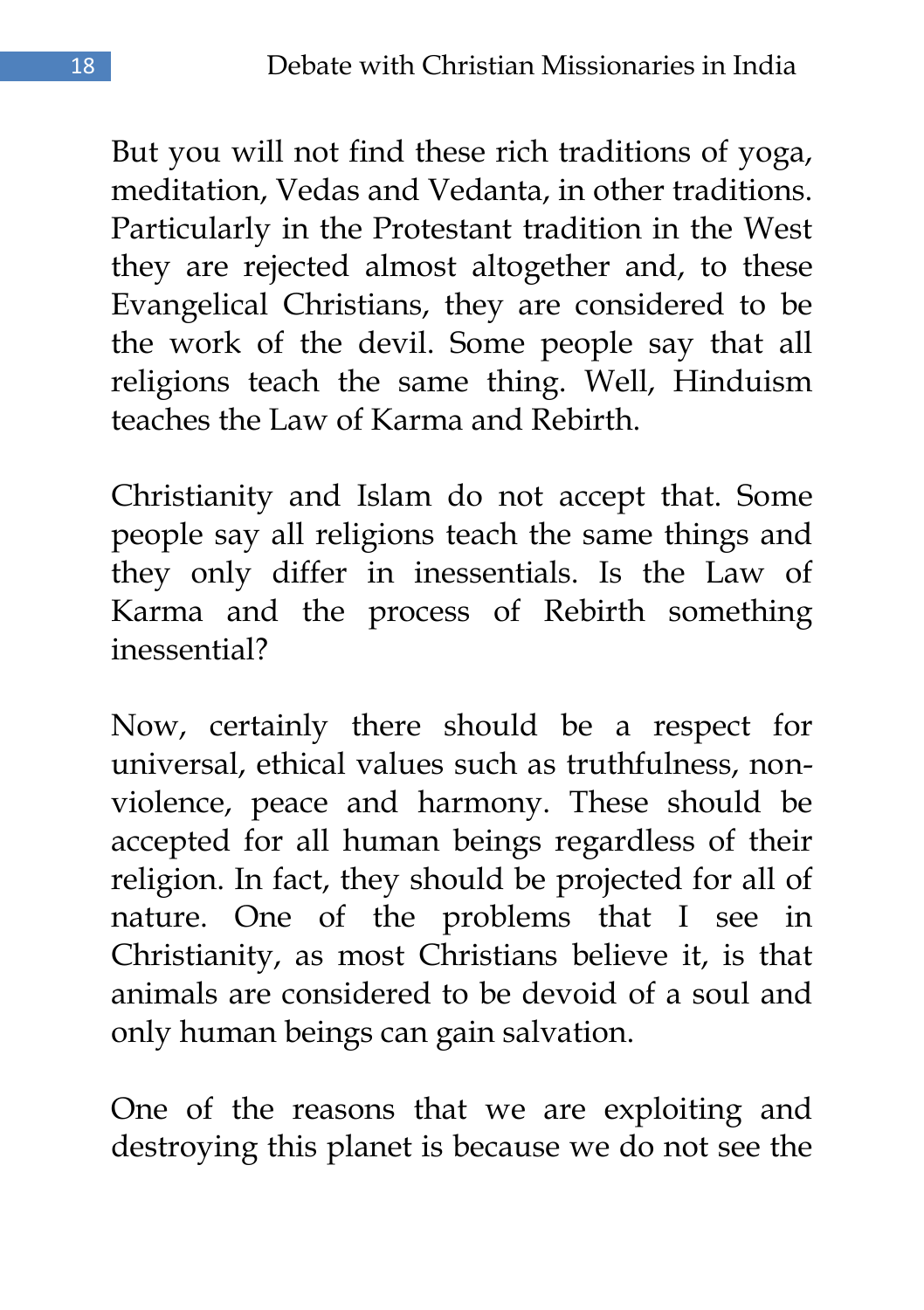presence of a soul and consciousness in nature, the animals and the rest of the Universe. We must move beyond all our narrow, human-centric creeds. True religion is not a matter of name, form or identity. It is a matter of that which is eternal, that which is universal, that which no one owns and is a matter of consciousness, awareness and Truth.

The highest goal of the Hindu religion is selfrealisation, not simply knowing God, but understanding who we are and the Divine presence within us. One of the main problems of humanity is that we do not understand ourselves and our motivations. Instead, based upon some dogma or belief, we are trying to get others to think and act like we do before we understand ourselves and understand them.

So let there be a dialogue. Let there be open, friendly and also critical communication in religion just as in science. But please let us expose and put an end to this missionary business and let us not think that the missionary business is tolerant. The missionary business is not about freedom of religion. It is about the triumph of one religion. It is not about secularism. The missionary business